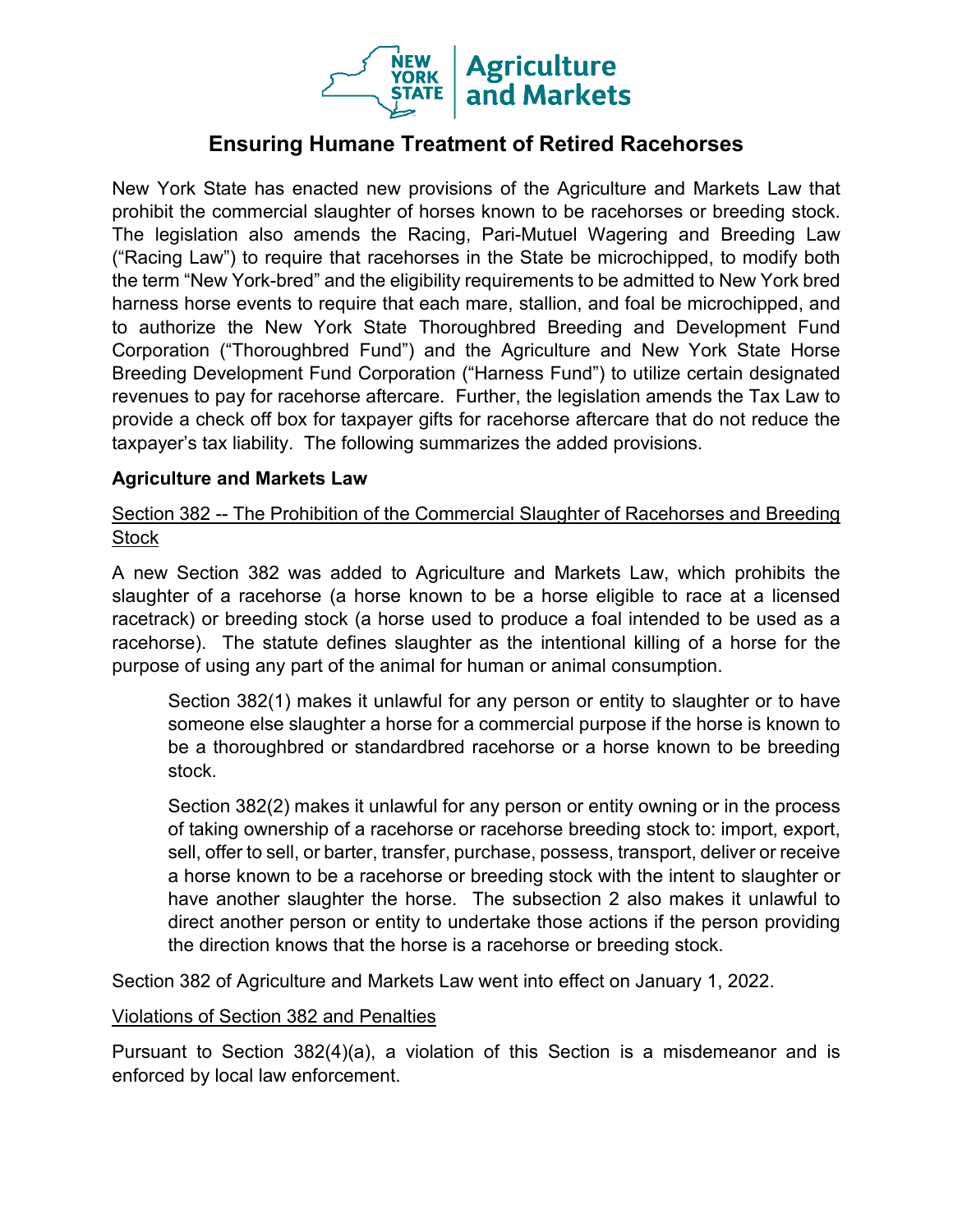

# **Ensuring Humane Treatment of Retired Racehorses**

An individual found to have violated Section 382 is subject to a fine of not more than one thousand dollars for each racehorse or breeding stock horse slaughtered. Subsequent violations are punishable by fines of up to two thousand dollars per horse. A corporation, association or other entity found to have violated Section 382 is subject to a fine of not more than two thousand dollars five hundred dollars per each racehorse or breeding stock horse slaughtered. Subsequent violations are punishable by a fine of up to five thousand dollars per horse.

Additionally, a violation of Section 382(4)(b) may subject any New York State Gaming Commission (the "Commission") license to suspension or revocation under the provisions of the Racing Law.

All fines collected under Section 382 involving a thoroughbred racehorse are required to be remitted to the Thoroughbred Fund and deposited into a dedicated account for the care of retired racehorses. All fines issued under Section 382 involving a standardbred horse or breeding stock are required to be remitted to the Harness Fund and deposited into a dedicated account for the care of retired racehorses. (Section 382[5][a],[b]).

### Limitations of Liability for Violations of Section 382

Section 382(6) provides that an owner of either a racehorse that has competed in New York State on or after January 1, 2022, or any horse used for breeding purposes in New York State on or after January 1, 2022, will not be liable for violations of Section 382, provided that the owner can demonstrate, with proper documentation, that the ownership of the horse was transferred to a party with no financial or familial relationship to the owner.

Section 382(7) also provides that liability for a violation of Section 382 is limited to the last owner in the chain of ownership of the horse, as determined by notice to the breed registry for that breed (see Section 225 of the Racing Law) or other documentation of ownership. This subdivision requires that seller or purchaser of any registered racehorse sold by a New York resident or corporation who is a member of a breed registry to provide notification of the sale to the relevant breed registry to document ownership and protect the previous owners from liability.

### **The Racing Law**

A new provision was added to the registration provision in Section 225 of the Racing Law requiring the microchipping and registration of racehorses. The added language provides that "no horse, mare, gelding, colt, or filly shall be eligible to compete in any race, unless it is first microchipped and registered with the jockey club, the United States trotting association, the American quarter horse association, the national steeplechase and hunt association or such other entity, as applicable and as the commission may designate."